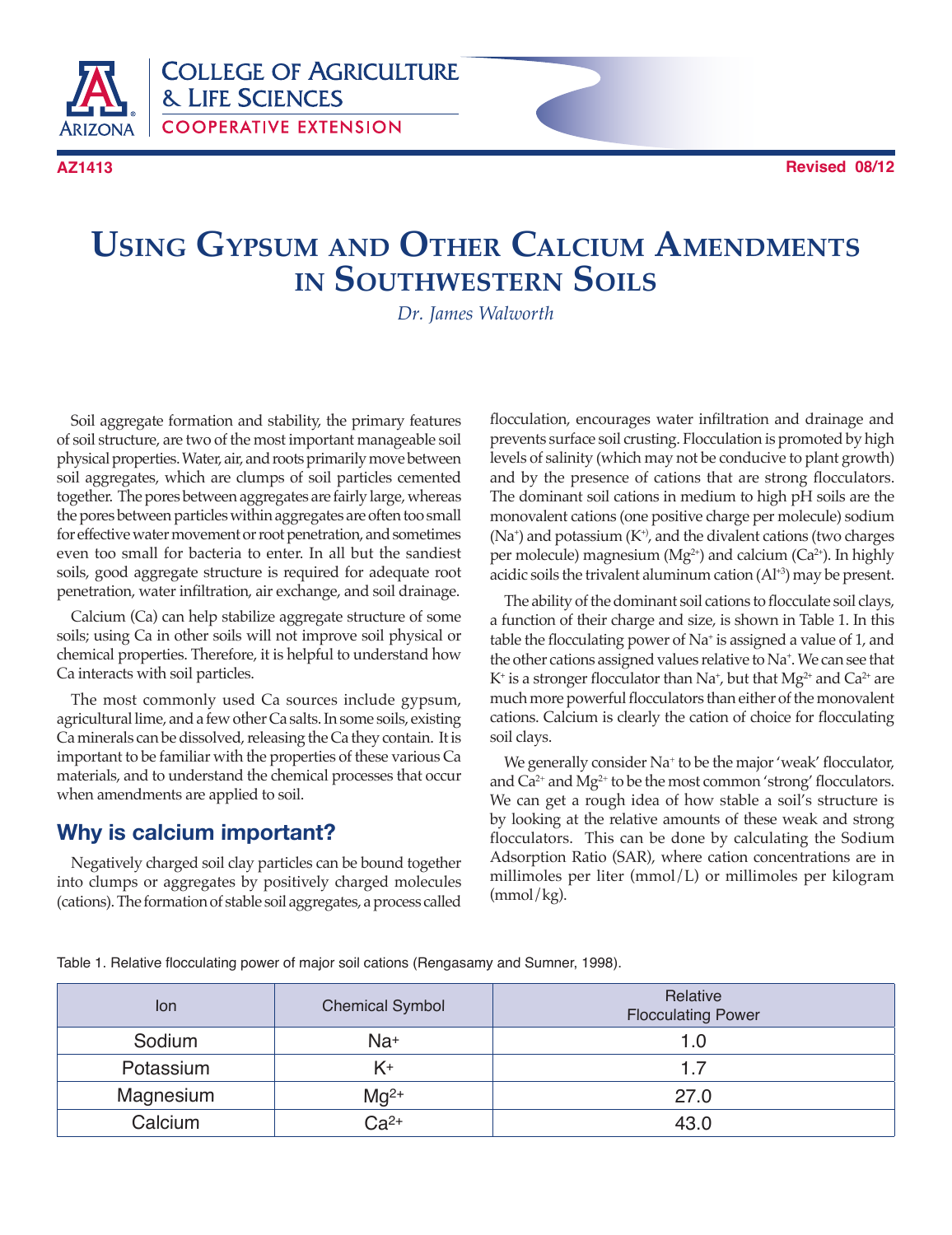$$
SAR = \frac{[Na^{+}]}{\sqrt{[Ca^{2+}]} + [Mg^{2+}]} =
$$

An alternative equation for expressing the impact of  $Na<sup>+</sup>$  on aggregate stability is Exchangeable Sodium Percentage (ESP) with units of centimoles of charge per kilogram (cmolc/kg):

$$
ESP = \frac{[Na^{+}]}{cation exchange capacity}
$$

In addition to the relative proportions of flocculating cations, it is also important to know the total concentration of soluble salts in the soil. Cations are always accompanied by negatively charged ions (anions), and together they are called salts. Salts dissolved in water conduct electricity, so we can measure the electrical conductivity or EC of a soil-water mixture to determine the amount of salt.

Together, SAR and EC largely control soil aggregate stability. Figure 1 illustrates the effect of irrigation water quality on aggregate stability. If a soil has a combination of high SAR and low EC, the aggregates will tend to disperse. If it has a high EC and/or low SAR, the soil particles will be aggregated.



Figure 1. Soil and irrigation water electrical conductivity (EC) and Sodium Adsorption Ratio (SAR) determine aggregate stability (Ayers and Westcott, 1985)

In soils without adequate soluble  $Ca^{2+}$ , increasing the  $Ca^{2+}$ in solution will help to flocculate clay particles. Calcium acts as 'glue' that holds soil particles together into aggregates and stabilizes soil structure. There are two methods that can be used to increase soluble Ca. One is to solubilize Ca already present in the soil; the other is to add a supplemental Ca source.

#### **How can you solublize Ca already present in the soil?**

Let's look at the first option, solubilizing existing soil Ca. This strategy works only if there is an excess of calcium carbonate  $(CaCO<sub>3</sub>)$  minerals in the soil. Soils with excess or solid-phase

 $CaCO<sub>3</sub>$  are referred to as calcareous soils. They can be identified through a soil analysis. Look for 'free lime' on the soil test. It will usually be reported in general categories such as 'high', 'medium' or 'low'. You can test for the presence of carbonates yourself by putting a drop of dilute acid on them and observing whether or not they effervesce (Figure 2) as the  $CaCO<sub>3</sub>$  reacts with the acid (sulfuric acid in the equation below) to produce carbon dioxide  $(CO_2)$  bubbles:

$$
H_2SO_4 + CaCO_3 \longrightarrow CO_2(gas) + H_2O + Ca^{2+} + SO_4^{2-}
$$

In calcareous soils, acid can be applied to dissolve soil  $CaCO<sub>3</sub>$ . The products of the reaction of CaCO<sub>3</sub> and sulfuric acid are  $CO_{2'}$ water (H<sub>2</sub>O), sulfate (SO<sub>4</sub><sup>2</sup>), and Ca<sup>2+</sup>. The Ca<sup>2+</sup> released from the soil  $\text{CaCO}_3^{\phantom 3}$  can now act as a flocculant.

Any acid can dissolve soil  $CaCO<sub>3</sub>$  and release the bound Ca. Sulfuric acid is most common because it is relatively inexpensive and adds less salt to the soil than hydrochloric acid (HCl). Sulfurous acid  $(H_2SO_3)$  can be produced by combustion of elemental sulfur in a 'sulfur burner', which is a popular alternative to sulfuric acid. Additionally, acid-forming materials such as elemental sulfur can be used. Elemental sulfur is converted to sulfuric acid by sulfur oxidizing bacteria, producing the same effect as sulfuric acid. Sulfur conversion is a biological process, however, and requires several weeks to months to take place (depending on soil conditions), unlike acids, which react instantly.



Figure 2. Calcareous soil effervescing when acid is applied.

Acids and acid-forming materials will only be effective in calcareous soils! The soil should effervesce when acid is applied, or have 'medium' to 'high' or 'very high' free lime soil test levels.

#### **Calcium additives**

Now let's look at Ca additives. There exist several Ca bearing salts that can be used to add  $Ca<sup>2+</sup>$  to soil but in order to be effective they must be soluble. A salt is a compound made up of a cation and an anion. Calcium salts, of course, contain Ca<sup>2+</sup> as their cation.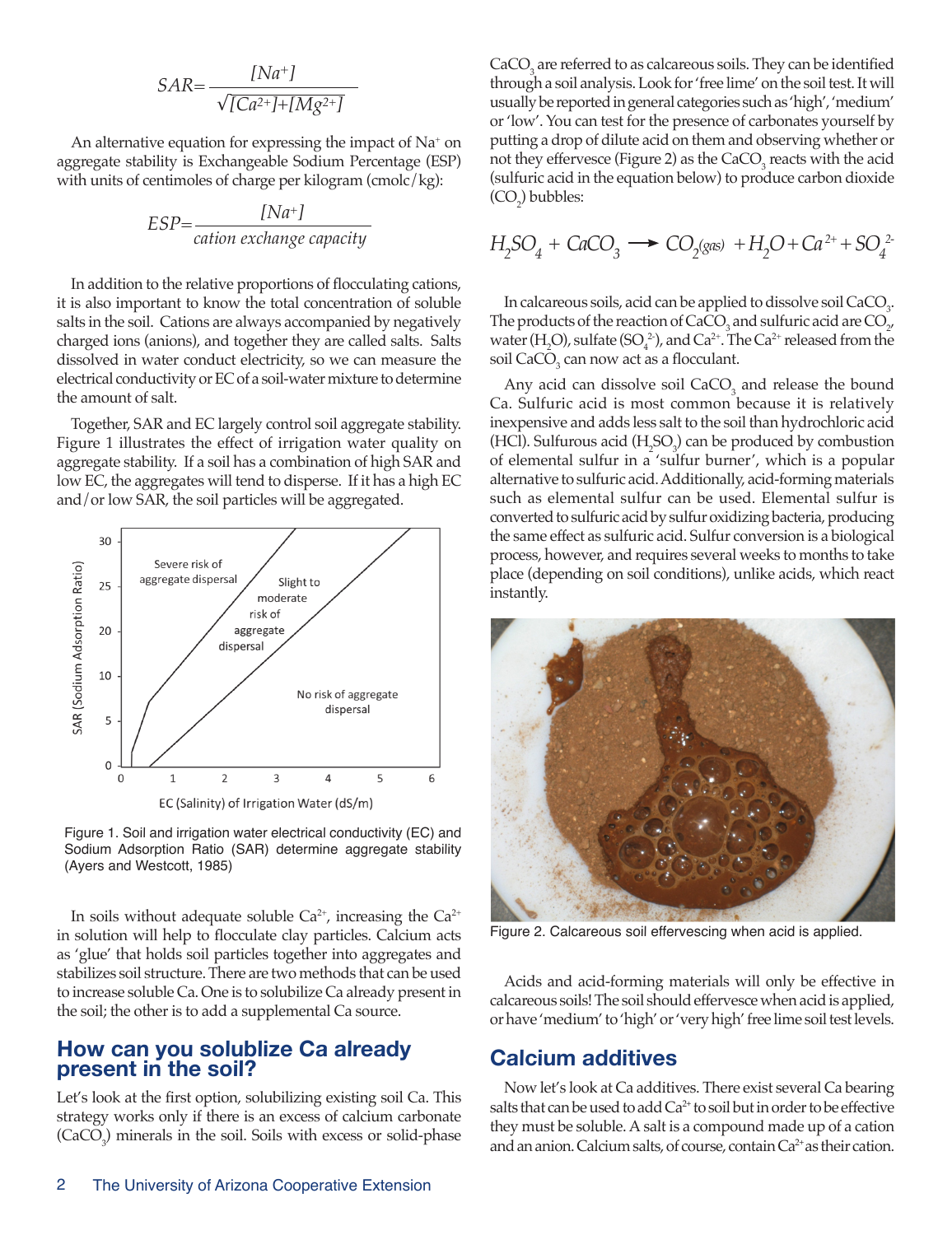The anion is sulfate  $(SO_4^2)$  for calcium sulfates, carbonate  $(CO_3^2)$ for calcium carbonate, chloride (Cl- ) for calcium chloride, and nitrate (NO $_3^{\cdot}$ ) for calcium nitrate.

## **Gypsum and calcium sulfate anhydrite**

The most widely used Ca soil additive is gypsum. Gypsum is one of the family of calcium sulfates. The chemical formula for gypsum is CaSO<sub>4</sub>2H<sub>2</sub>O. This means that each gypsum molecule contains one Ca<sup>2+</sup> cation, one  $SO_4^2$  anion, and two waters. There are other calcium sulfates, such as calcium sulfate anhydrite  $(CaSO<sub>4</sub>)$ . Chemically, these two salts are closely related, the difference being that calcium sulfate anhydrite does not contain water. Consequently, calcium sulfate anhydrite contains more Ca on a weight basis than gypsum. Calcium sulfate anhydrite contains 29.4% Ca, whereas gypsum contains 23.2% Ca.

Both of these Ca salts are mined, and then ground into a powder for use as soil additives. Additionally, by-product gypsum materials, waste products of phosphate fertilizer production (phosphogypsum) or from power plant stack scrubbers (flue gas desulfurization gypsum), are also used.

Gypsum is a good choice for Ca addition because it is inexpensive, non-toxic, and safe to handle, and it is relatively soluble. We are interested both in solubility (how much of the salt will dissolve in the soil water) and the rate of dissolution (how fast the salt dissolves in water). Mined gypsum is wellcrystallized, having formed over millions of years. Waste gypsum, on the other hand, is formed rapidly during industrial processes, and is less crystallized. Although they have the same chemical formula, the waste gypsum materials dissolve more rapidly than mined gypsum. Sometimes powdered gypsum is prilled in order to reduce dust and to improve handling properties, and this slows its rate of dissolution. A study that compared dissolution rates of gypsum sources found that flue gas gypsum dissolved 3.6 times faster than mined gypsum, whereas phosphogypsum dissolved 2.2 times faster than mined gypsum. The rate of dissolution is particularly important for treatment of soil crusting, which is caused by dispersion of clay particles at the soil surface. In this situation, rapid dissolution is critical to maintain a high level of dissolved  $Ca<sup>2+</sup>$  in the surface soil as raindrops or irrigation water leach cations from the uppermost layer of soil. However, for general treatment of soil structure, the rate of dissolution is less important than the overall solubility.

Calcium sulfate anhydrite can also be used as a Ca supplement. The solubilities of gypsum and calcium sulfate anhydrite are similar, however the dissolution rates differ. Published reports indicate that the dissolution rate of calcium sulfate anhydrite is slower than that of gypsum – anywhere from 5% to 72% that of mined gypsum. In addition to the chemical composition, the dissolution rates of both gypsum and calcium sulfate anhydrite are dependent on type and degree of crystallization, particle size, presence of impurities, and method of manufacture for non-mined salts.

#### **Lime**

Calcium carbonate or limestone is another mined Ca salt. It's often referred to as lime or agricultural lime, although agricultural lime may be a combination of calcium and magnesium carbonates if it is made from dolomitic rather than calcitic limestone deposits. The main use of lime is to raise soil pH (to reduce acidity). In the same manner that  $\text{CaCO}_{\text{3}}$  neutralizes sulfuric acid in the equation above, it also neutralizes acidity in low pH soils. Unlike gypsum and calcium sulfate anhydrite, lime solubility is dependent on soil pH. Its solubility increases in acid soils and decreases as soil pH increases. When soil pH is above approximately 8.2, lime becomes very insoluble. This is why most soils with a pH above this threshold are also calcareous, meaning that they contain solid mineral  $CaCO<sub>3</sub>$ . In acidic soils,  $supplemental$  CaCO<sub>3</sub> will dissolve, but in alkaline soils it will not; adding CaCO<sub>3</sub> to calcareous soils accomplishes nothing in terms of increasing soluble Ca levels.

## **Calcium chloride and calcium nitrate**

Calcium salts that contain  $Ca^{2+}$  and a monovalent anion such as chloride (CaCl<sub>2</sub>) or nitrate (Ca[NO<sub>3</sub>]<sub>2</sub>) are very highly soluble. They are not usually used as Ca amendments because of their expense and their high salt content. Applying enough of these salts to promote soil aggregation would generally increase soil salinity to unacceptable levels.

## **Summary of calcium supplements**

Table 2 provides a concise listing of the circumstances where each of the soil additives is likely to be effective or ineffective. Regardless of source, these soil amendments will only improve soil physical properties in soils with poor structure.

|                                   | Soil pH    |            | Comments                                                                     |  |
|-----------------------------------|------------|------------|------------------------------------------------------------------------------|--|
| <b>Material</b>                   | 27.0       | >7.0       |                                                                              |  |
| Acids                             | NO.        | YES*       | Only effective in calcareous soils (*calcareous soils usually have pH > 8.0) |  |
| Gypsum                            | <b>YES</b> | YES.       | Will not change soil pH                                                      |  |
| Lime                              | YES.       | NO.        | Raises soil pH; not soluble in higher pH soils                               |  |
| CaSO                              | YES.       | <b>YES</b> | Dissolves more slowly than gypsum; will not prevent surface crusting         |  |
| CaCl <sub>2</sub>                 | YES.       | <b>YES</b> | Can raise soil salinity to unacceptable levels                               |  |
| Ca(NO <sub>3</sub> ) <sub>2</sub> | YES.       | <b>YES</b> | Can raise soil salinity to unacceptable levels if used as a Ca source        |  |

Table 2. Summary of conditions appropriate for various soil additives.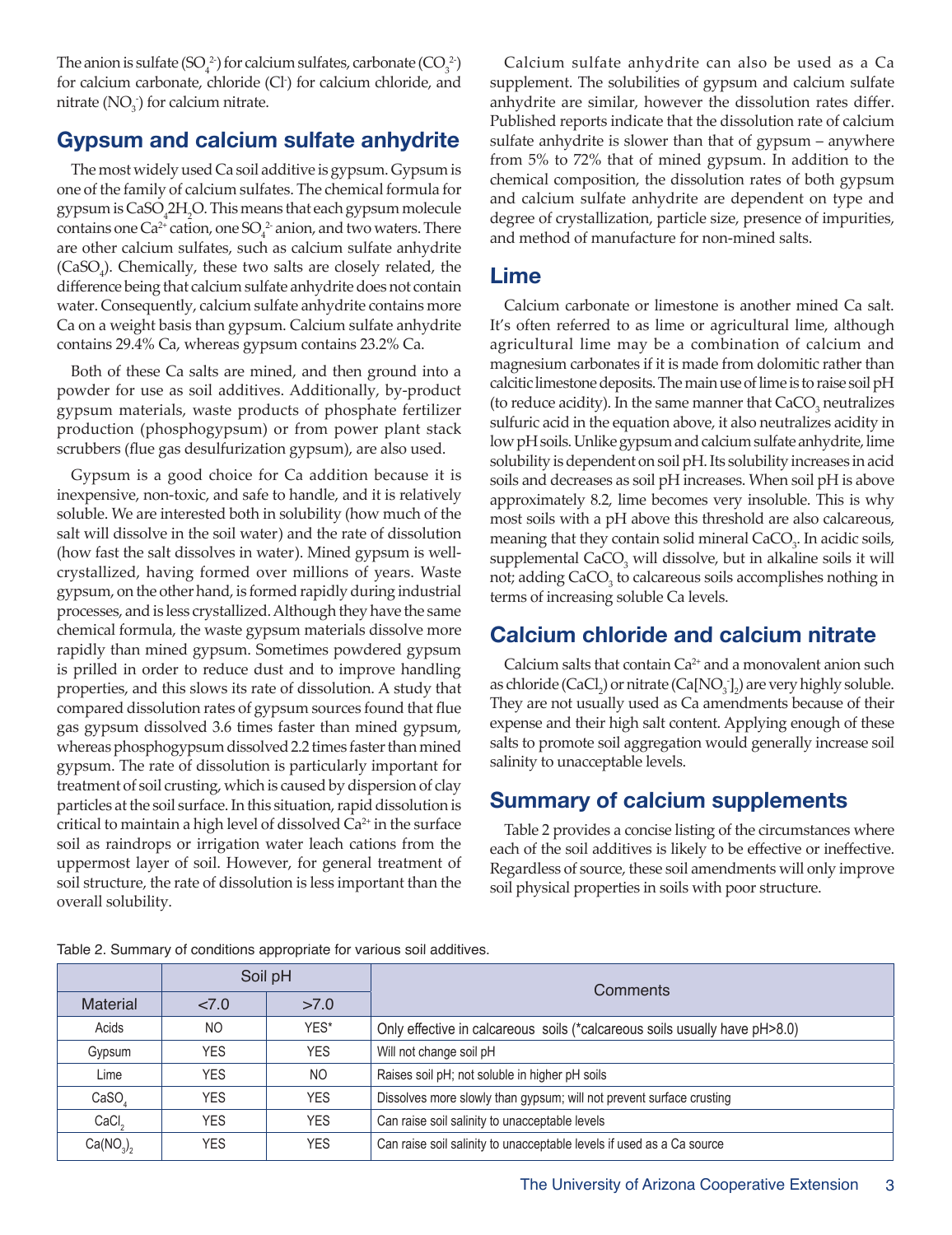#### **Do calcium additives such as gypsum supply calcium for plant use?**

Calcium is a critical component of cell walls and is therefore an essential plant nutrient. It is needed for cell division and growth and for redistribution of carbohydrates within the plant. Calcium deficiency related to lack of available soil Ca is rarely encountered in moderate to high pH soils, and is usually limited to very acidic or sandy soils. Calcium supply and translocation within plants is dependent on an adequate and continuous supply of water and Ca deficiencies are usually the result of drought stress rather than low soil Ca levels. However, if the supply of available soil Ca is inadequate (exchangeable Ca less than 250 to 500 mg/kg, Jones, 2003; Simmons and Kelling, 1987), supplemental Ca can improve plant nutrition. In this case, any *soluble* Ca material can be used to alleviate Ca deficiency. Lime (in acidic soils only) and gypsum are the most widely used soilapplied Ca fertilizers, whereas CaCl<sub>2</sub> and Ca( $NO<sub>3</sub>$ )<sub>2</sub> are often used for foliar application.

# **How much gypsum do I need to apply?**

The amount of gypsum that should be applied is best determined by a soil analysis. Soil analyses should be conducted to determine soil sodium status, either as "sodium adsorption ratio" (SAR) or as "exchangeable sodium percentage" (ESP). Either provides a good indication of the need for gypsum and the two measures are roughly equivalent. Approximate amounts of gypsum to add, based on soil analyses, are shown in Tables 3 and 4. These values were calculated based on cation exchange values of 15 cmol<sub>c</sub>/kg coarse soil, 25 cmol<sub>c</sub>/kg medium-textured soil, and 35 cmol /kg of fine-textured soil, bulk density 3.33  $g/$ cm<sup>3</sup> , soil depth 6 inches, and assume replacement of all the exchangeable Na. Application rates may need to be adjusted for actual soil conditions.

## **Summary**

In soils with weak structure resulting from an imbalance between Na<sup>+</sup> and Ca<sup>2+</sup>, increasing soluble Ca<sup>2+</sup> can improve aggregation, water infiltration, soil drainage, and root penetration. Acid or acid-forming amendments are acceptable additives for increasing soluble  $Ca<sup>2+</sup>$  in calcareous soils only. In all soils, regardless of pH, gypsum is a good  $Ca<sup>2+</sup>$  additive when  $Ca<sup>2+</sup>$  is needed. Calcium sulfate anhydrite will also supply  $Ca^{2+}$ , but it will dissolve more slowly than gypsum. With either gypsum or calcium sulfate anhydrite it is important to know the composition of the material you select, which can vary considerably depending on source. Soil analysis can help determine how much of these materials to apply to your soil.

## **References**

- Ayers, R.S. and D.W. Westcot. 1985. Water quality for agriculture. Food and Agricultural Organization (FAO) of the United Nations. FAO Irrigation and Drainage Paper 29.
- Simmons, K.E., and K.A. Kelling. 1987. Potato responses to calcium application in several soil types. American Potato Journal 64:119–136.
- Jones, J.B. Jr. 2003. Agronomic Handbook: Management of Crops, Soils, and Their Fertility. CRC Press, Boca Raton, FL.
- Rengasamy, P. and M.E. Sumner. 1998. Processes Involved in Sodic Behavior. In: M.E. Sumner and R. Naidu (eds) Sodic Soils – Distribution, Properties, Management, and Environmental Consequences, pp. 35-50. Oxford Press, New York, NY.

|              | Exchangeable Sodium Percentage |     |     |     |      |     |
|--------------|--------------------------------|-----|-----|-----|------|-----|
| Soil Texture | 10                             | 15  | 20  | 30  | 40   | 50  |
|              | Gypsum (tons per acre)         |     |     |     |      |     |
| Coarse       | 1.1                            | 1.7 | 2.3 | 3.4 | 4.6  | 5.7 |
| Medium       | 1.9                            | 2.9 | 3.8 | 5.7 | 7.7  | 9.6 |
| Fine         | 27                             | 4.0 | 5.4 | 8.0 | 10.7 | 9.6 |

Table 3. Gypsum requirements in tons per acre as influenced by soil texture and exchangeable sodium percentage.

Table 4. Gypsum requirements in pounds per one thousand square feet as influenced by soil texture and exchangeable sodium percentage.

| Soil Texture | Exchangeable Sodium Percentage         |     |     |     |     |     |
|--------------|----------------------------------------|-----|-----|-----|-----|-----|
|              | 10                                     | 15  | 20  | 30  | 40  | 50  |
|              | Gypsum (lbs per 1000 ft <sup>2</sup> ) |     |     |     |     |     |
| Coarse       | 55                                     | 80  | 105 | 160 | 210 | 265 |
| Medium       | 90                                     | 130 | 175 | 265 | 350 | 440 |
| Fine         | 125                                    | 185 | 245 | 370 | 490 | 615 |